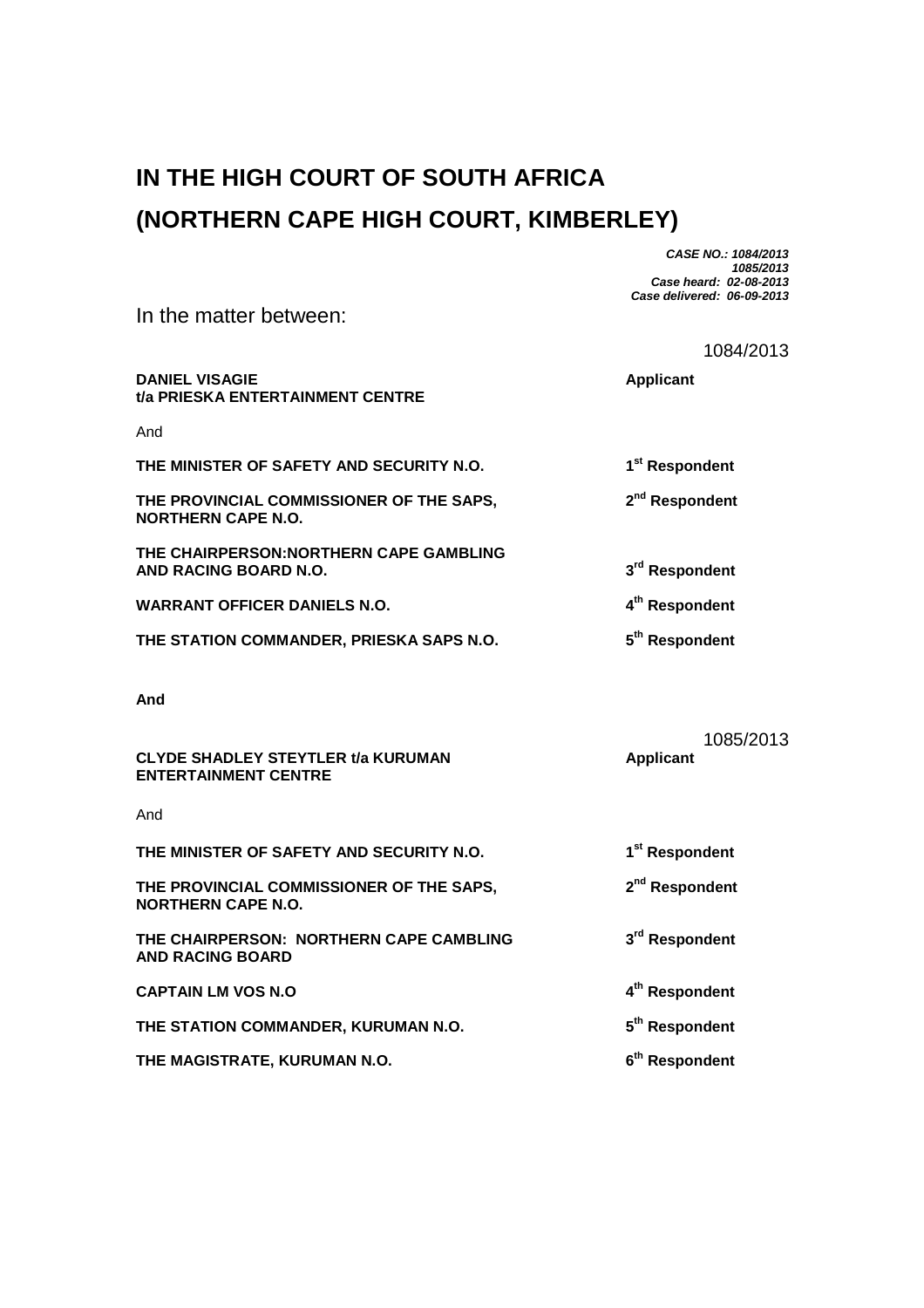**CORAM: C.C. WILLIAMS J:** 

# **J U D G M E N T**

#### **WILLIAMS J:**

- 1. During July 2013 inspectors attached to the Northern Cape Gambling Board (the Board) received information that suspected illegal gambling activities were being conducted at entertainment centres situated in Prieska and Kuruman in the Northern Cape.
- 2. Inspectors Shebe and Jacobs together with the acting Chief Executive Officer of the Board, Mr. Goeieman, visited these premises and after satisfying themselves that illegal gambling activities were being conducted at both these premises, caused search and seizure warrants in terms of sections 20, 21 and 25 of the Criminal Procedure Act 51 of 1977 to be issued and executed at the Prieska Entertainment Centre on 3 July 2013 and at the Kuruman Entertainment Centre on 7 July 2013. The gambling machines and other related items found at the Prieska Entertainment centre were removed by members of the SAPS, whereas at the Kuruman Entertainment Centre, the gambling machines and related items were not removed – the SAPS simply took control of the premises by locking it and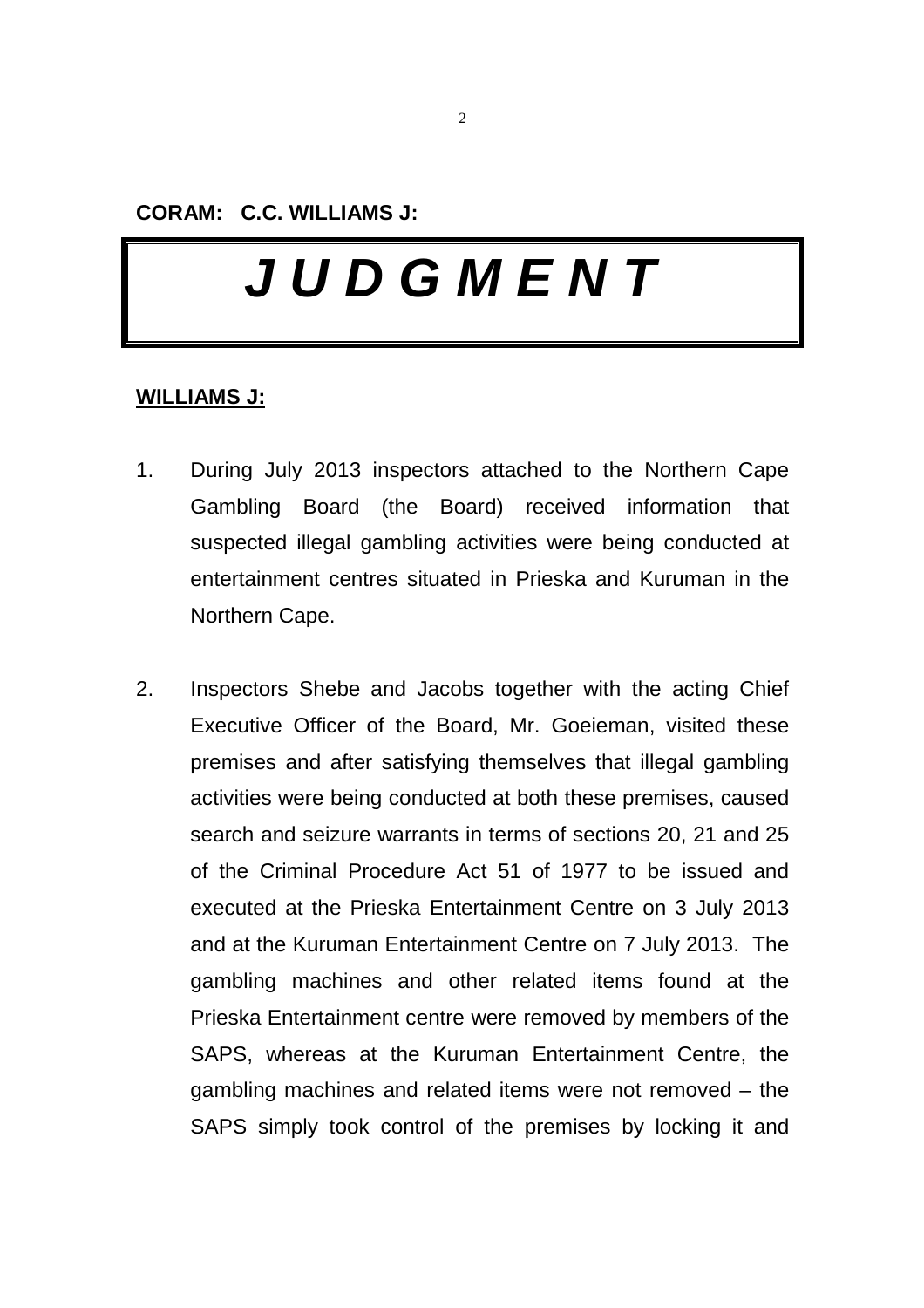retaining the keys, thereby effectively denying the applicant access to the premises.

- 3. In both applications numbers 1084/13 and 1085/13 the applicants seek orders setting aside the search warrants for being invalid and directing the respondents to return and restore possession of the items removed from the respective premises. It was envisaged, at the time when the applications were launched, that the gambling machines and other items would already have been removed from the Kuruman Entertainment Centre by the time the applications were heard. I was however informed by Mr. Jagga, who appeared for the applicants, that the SAPS still retained control over the premises.
- 4. I need not concern myself with the issue of the invalidity of the search warrants. At the hearing of the applications Mr. Khoko, who appeared for the 1<sup>st</sup>,  $2^{nd}$ ,  $4^{th}$  and  $5^{th}$  respondents in both matters and Mr. Petersen who appeared for the 3<sup>rd</sup> respondent, readily and quite correctly so, conceded the invalidity of the search warrants.
- 5. The issue in both applications relate solely to the restoration of possession of the gambling machines to the applicants who do not have the requisite licenses or authorisation to possess such gambling machines. The possession of the gambling machines in these circumstances is a contravention of section 9(1) of the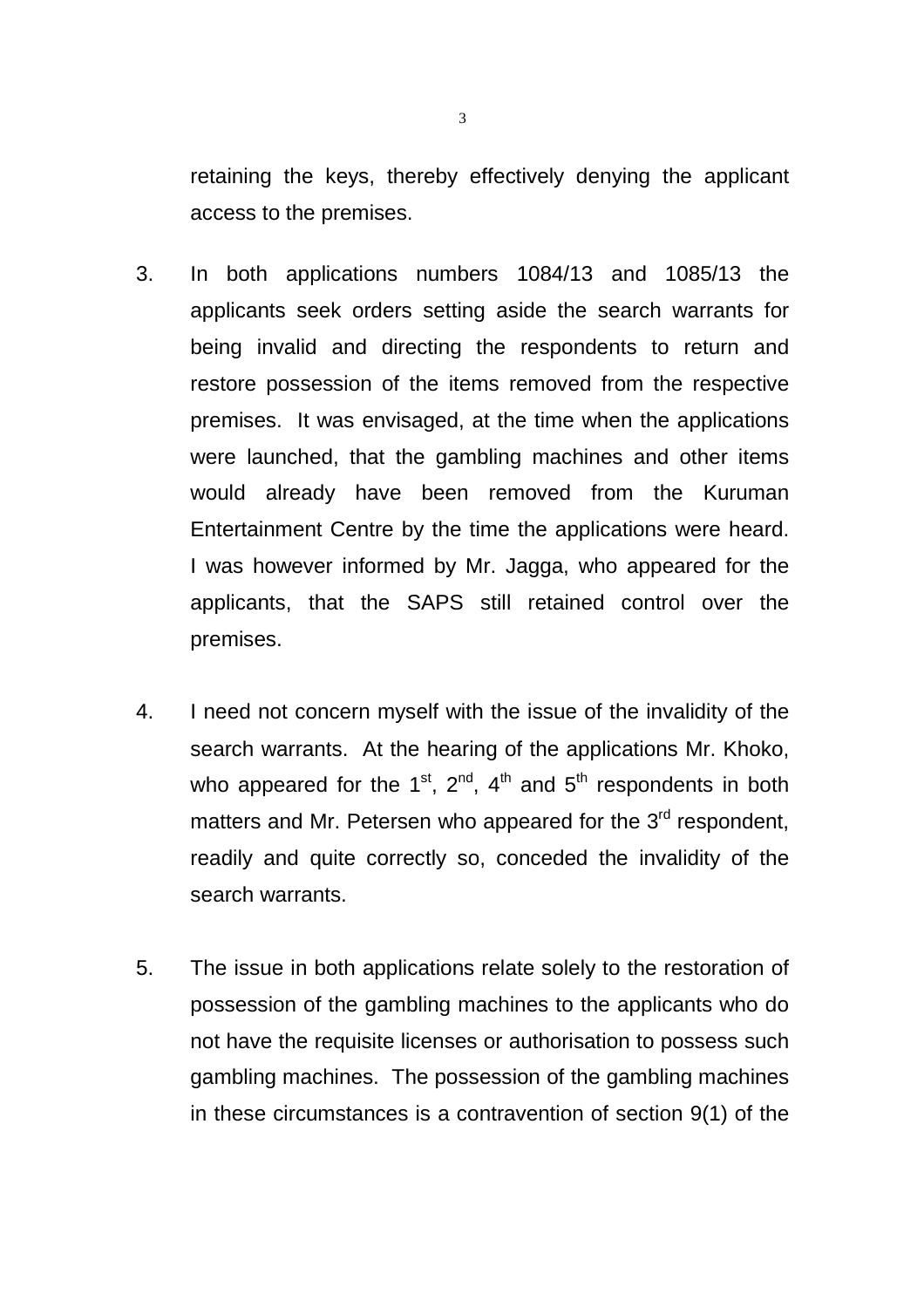National Gambling Act, No 7 of 2004 and constitute an offence under section 82 of the Act.

- 6. The applicants rely on the mandament van spolie for the restoration of possession, having established undisturbed and peaceful possession of the gambling machines and the unlawful deprivation of such possession.
- 7. In Ivanov v North West Gambling Board and Others 2012(6) SA 67 (SCA), the Supreme Court of Appeal found, in circumstances on all fours with the present, that the appellant was entitled to a spoliation order, that the lawfulness of the appellant's possession of the gambling machines were irrelevant in such circumstances and ordered the unqualified restoration of the machines to the appellant.
- 8. In a judgment delivered on 31 May, 2013 a differently constituted bench of the SCA, in Ngqukumba v Minister of Safety and Security and Others, (660/12) ZASCA 89, held that the Ivanov matter was wrongly decided. The Ngqukumba matter concerned the restoration of possession of a motor vehicle where there had been tampering with its engine and chassis numbers, such possession being unlawful in terms of section 68(6)(b) of the National Road Traffic Act 93 of 1996. The Court held at paragraph 15 and 16 that:

4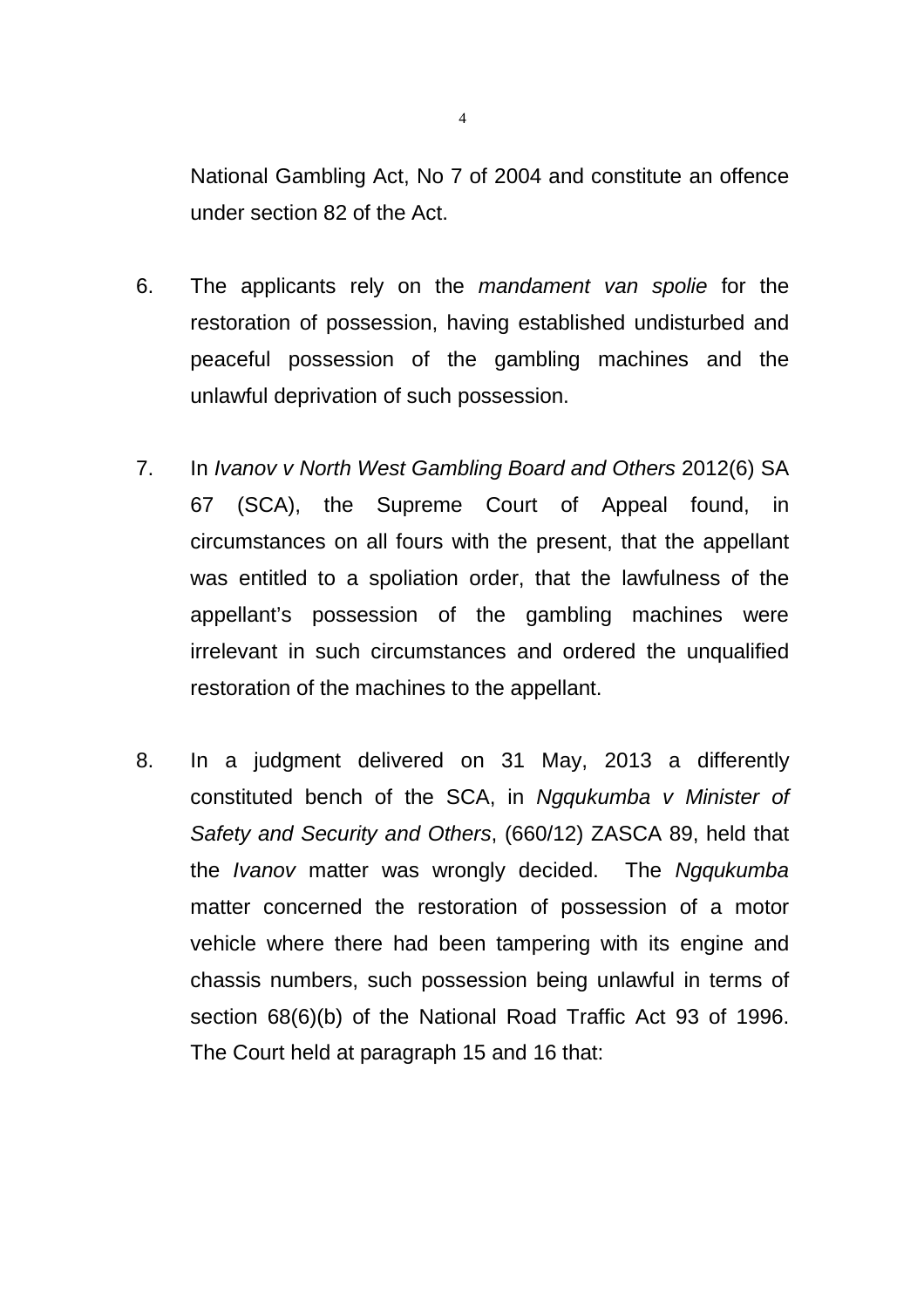"[15] The appellant's possession of the vehicle for now – until such time as a police clearance is issued and the vehicle is registered in accordance with the provisions of the Act – will thus be unlawful according to the criminal law. The police cannot lawfully release the vehicle to the appellant, whether he is the owner or erstwhile lawful possessor thereof. An order by a court that it be done will be no different than ordering a person to be restored in the possession of his or her heroin or machine gun which he or she may not lawfully possess. In fact, when counsel for the appellant was invited in argument to distinguish this case from a claim by the former possessor of heroin, he was unable to do so. To my mind, that finally illustrates why the **Ivanov** approach cannot be sustained.

[16] In my view, therefore, the principle enunciated in the cases in Pakule and Tafeni applies with equal force to a spoliation claim as it does to a claim under s31 of the CPA. If this court were to direct that possession of the vehicle be restored to the appellant, it would be 'lending its imprimatur to an illegality'. Consequently, were this court to grant the relief sought, it would be party to allowing a state of affairs prohibited by law in the public interest."

- 9. The decision in Ngqukumba, being the latest in the SCA on this subject, would be binding on this Court in terms of the stare decisis doctrine – thus disentitling the applicants in casu to spoliatory relief where the items seized cannot be lawfully possessed. The appellant in Ngqukumba has however lodged an application for leave to appeal against the judgment of the SCA. The application for leave to appeal has been set down in the Constitutional Court for hearing on 14 November 2013.
- 10. The respondents base their opposition to the restoration of possession of the gambling machines on the Ngqukumba decision.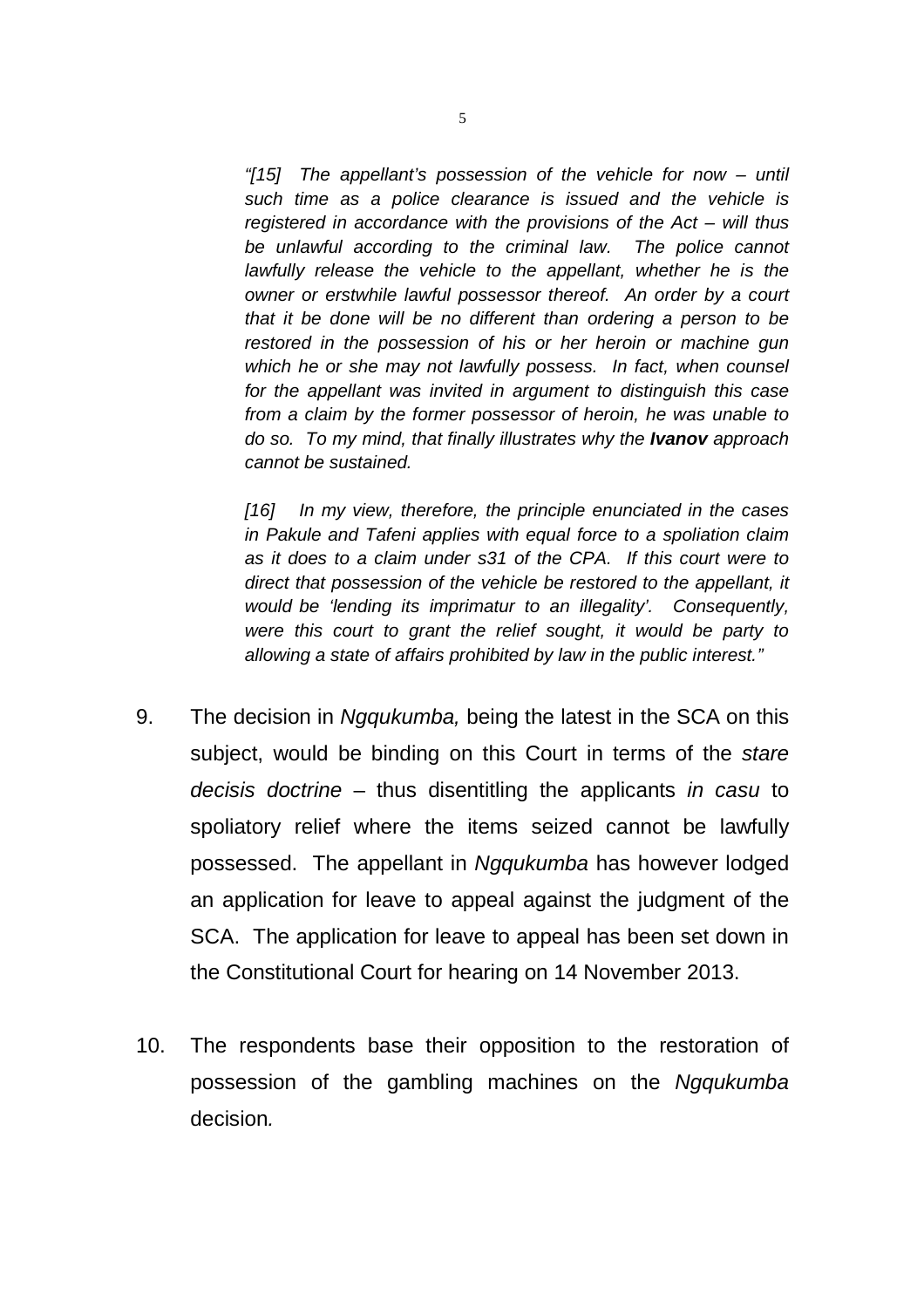- 11. Mr. Jagga argues that it is trite in terms of the common law that the noting of an appeal suspends the operation and execution of an order or judgment pending appeal, therefor the argument goes, this Court is bound by the Ivanov judgment until the Constitutional Court has pronounced on the application for leave to appeal in the Ngqukumba matter.
- 12. I cannot agree with this argument. The mere lodging of an application for leave to appeal did not under the common law bring about the suspension of an order or judgment. – the noting of an appeal did. See Sirioupoulas v Tzerefos 1979(3) SA 1197(0) at 1202G.
- 13. Uniform Rule of Court 49(11) however, which restates the common law position with regard to the noting of appeals, also makes provision for the suspension of the operation and execution of an order where an application for leave to appeal has been lodged - and reads as follows:

"49 (11) Where an appeal has been noted or an application for leave to appeal against or to rescind, correct, review or vary an order of a court has been made, the operation and execution of the order in question shall be suspended, pending the decision of such appeal or application, unless the court which gave such order, on the application of a party, otherwise directs."

 The provisions of this subrule however relate to civil appeals from the High Court. I can find no such similar provision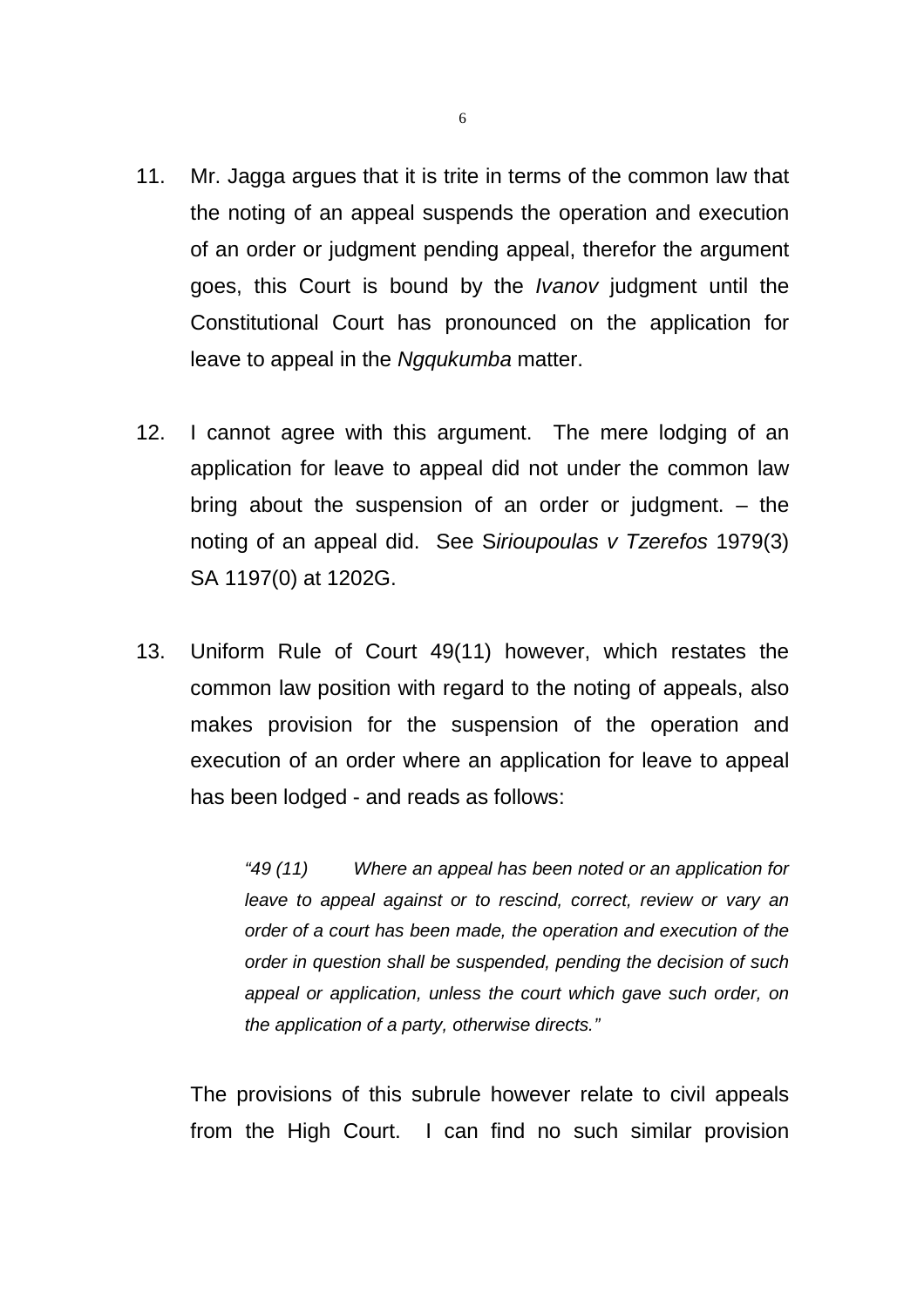relating to applications for leave to appeal against an order or judgment of the SCA. In such a situation it seems to me that the common law position must prevail and that only when the Constitutional Court grants leave to appeal and the appeal is noted will the judgment be suspended.

- 14. Even if I am wrong in this regard and the lodging of an application for leave to appeal a judgment or order of the SCA does trigger the suspension of an order or judgment on similar terms such as provided for in Rule 49(11), one needs to have regard to what is meant by "an order" or "judgment".
- 15. Mr. Jagga contends that since it is not only the execution but also the operation of a judgment which is suspended, that upon the application for leave to appeal, the whole of the Ngqukumba judgment, in its general sense of the reasons for the decision reached by the Court, the decision itself and the order made pursuant thereto, should be treated as if it never existed until the Constitutional Court decides on the application for leave to appeal.
- 16. On Mr. Jagga's interpretation of the word "judgment" in these circumstances, it would mean that whether or not a judgment is binding pending appeal would have to depend on whether or not a party to the proceedings elects to and is successful in applying for the upliftment of the suspension of the operation or execution of a judgment. The idea that the binding nature of a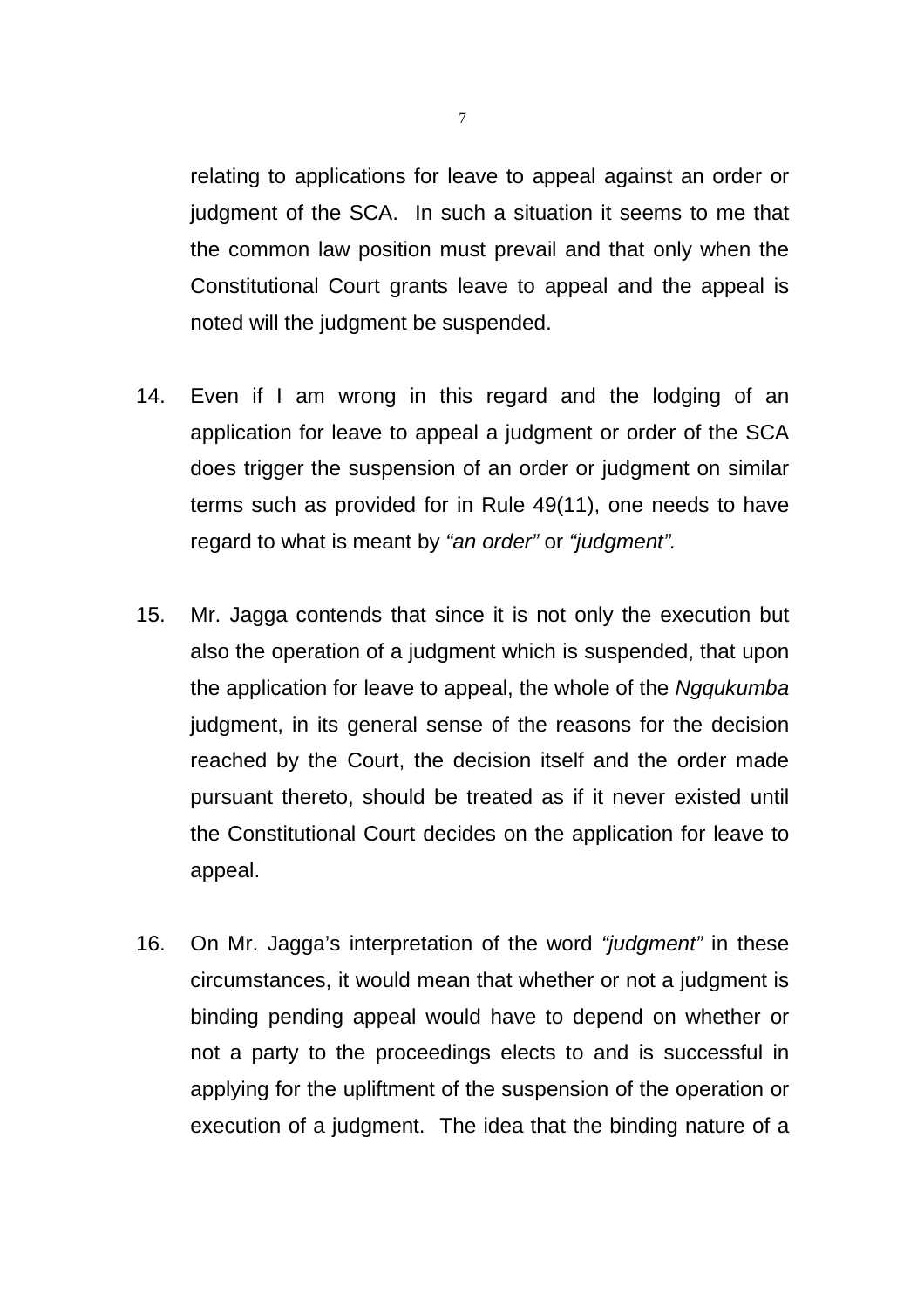judgment could depend on the whim of a party is untenable and runs contrary to the considerations underlying the doctrine of stare decisis i.e. certainty, predictability, reliability, equality, uniformity and convenience. See Camps Bay Ratepayers and Residents' Association and Another v Harrison and Another 2011(2) BCLR 121(CC) at paragraph 9.

- 17. The words "judgment or order" when referred to in section 20 of the Supreme Court Act, which deals with appeals, is said to be used in the restrictive sense of the **"pronouncement of the disposition"** upon relief claimed. See Zweni v Minister of Law and Order 1993(1) SA 523(A) at 532 D.
- 18. This being the case, the "suspension" of the "judgment or order" pending appeal can only relate to the judgment or order in its restrictive sense and does not affect the ratio decidendi or reasons for the decision. High Courts are obliged to follow legal interpretations of the SCA and remain so obliged unless and until the SCA itself decides otherwise or the Constitutional Court does so in respect of a Constitutional issue. (Ex parte Minister of Safety and Security and Others: In re: S v Walters and Another 2002(7) BCLR 663 (CC) at 693 (F)
- 19. It follows then, by virtue of the ratio decidendi in Ngqukumba, that the applicants are not entitled to the restoration of possession of the gambling machines. Possession of the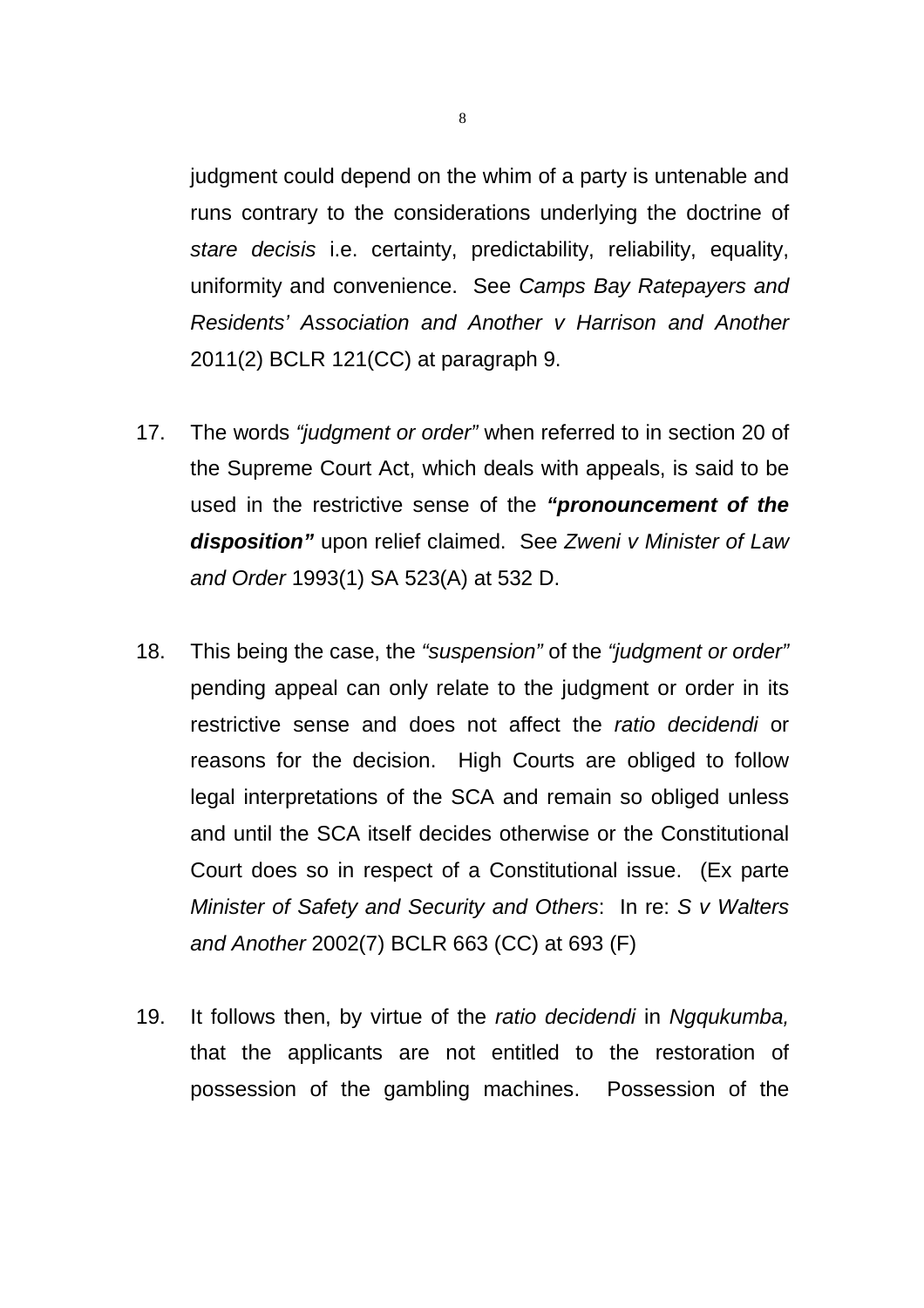remainder of the items seized, which the applicants may lawfully possess, must however be restored forthwith.

20. As far as the costs of the application are concerned, the respondents have persisted in their stance that the search warrants were validly issued and executed up until the hearing of the applications. Although it is granted that the  $3<sup>rd</sup>$ respondent had in the alternative contended, should this Court find that the search warrants were invalid, that the applicants are not entitled to unqualified restoration of the seized items since the applicants possession of the gambling machines is unlawful, the invalidity of the warrants were only conceded at the hearing. This meant that the applicants were compelled to approach the Court to have the warrants set aside and to have possession of the seized items restored. In this regard the applicants were substantially successful and I can see no reason why the respondents should not be ordered to bear the costs of the applications.

#### **The following orders are made.**

#### In application no 1084/2013

**a) The search warrant issued by the fifth respondent on 3 July 2013 in respect of the applicant's business premises situated at Prieska Entertainment Centre, Ou Koöperasie Building, 39 Loots Boulevard, Prieska is set aside.**

9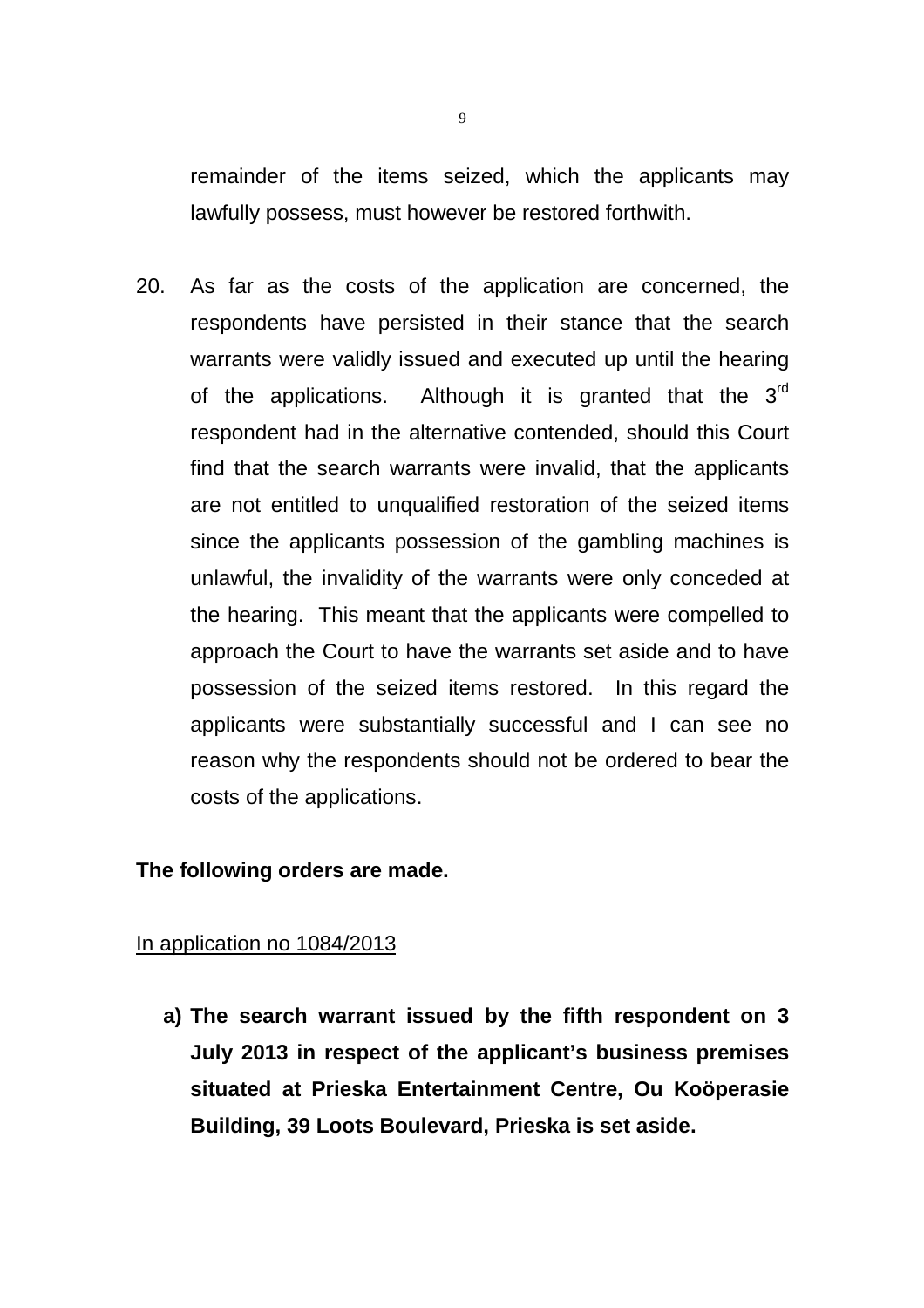- **b) The respondents are ordered to forthwith return and restore possession of the movable goods which the applicant may lawfully possess and money that were seized at the above-mentioned business premises during the execution of the search warrant referred to above.**
- **c) The respondents are ordered to pay the costs of the application jointly and severally, the one paying the other to be absolved.**

#### In application no 1085/2013

- **a) The search warrant issued by the fifth respondent on 7 July 2013 in respect of the applicant's business premises, the Kuruman Entertainment Centre, situated at 1 Acacia Road, Kuruman is set aside.**
- **b) The respondents are ordered to return and restore possession of the premises, the movable goods which the applicant may lawfully possess and the money that was seized during the execution of the above-mentioned warrant.**